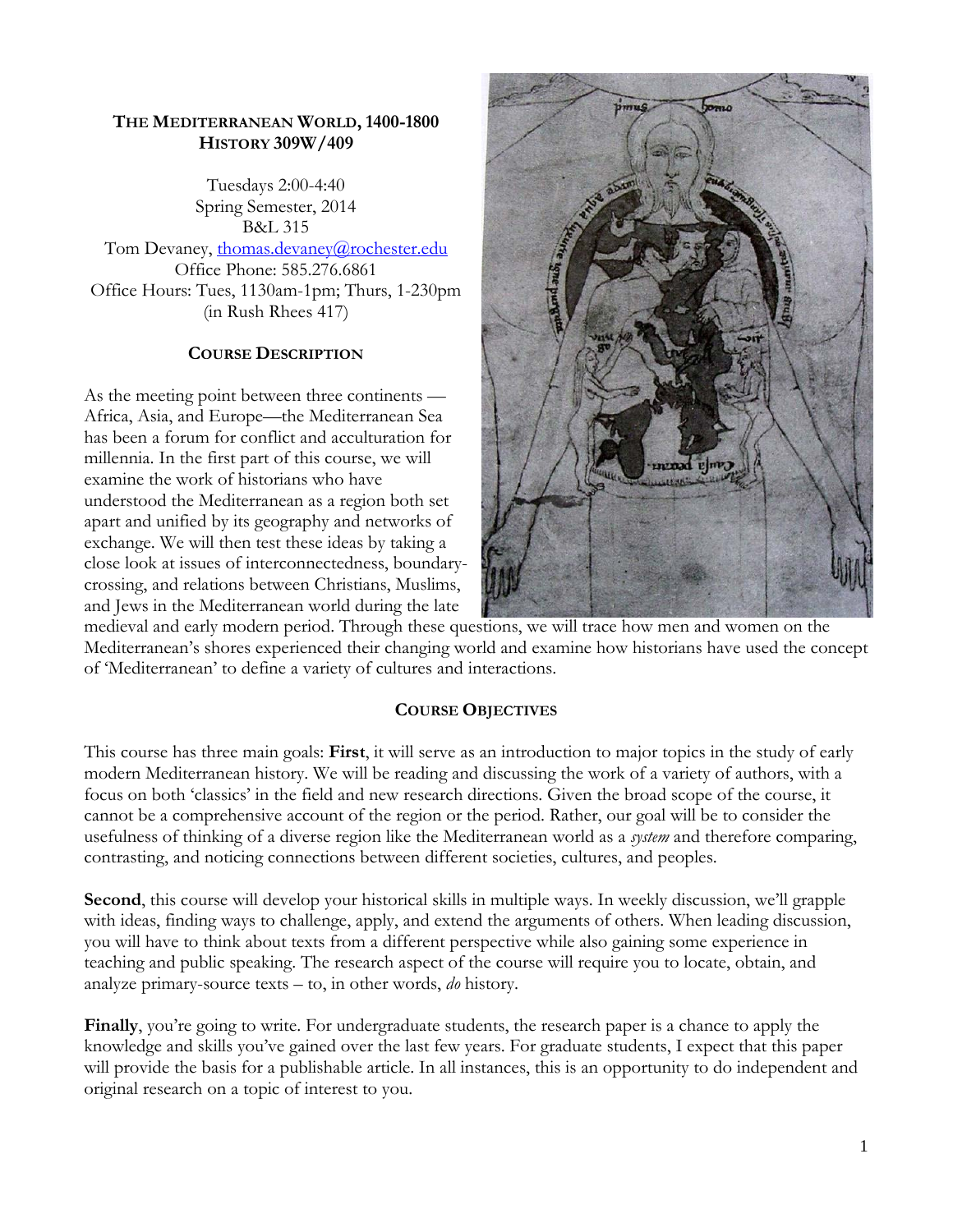#### **COURSE INFORMATION**

*Communication:* Please come speak with me if you have any questions or concerns about the class. I can be more understanding of your needs if you bring them to my attention before there is a serious problem. I am available during regular office hours without an appointment. If you cannot make those hours, please contact me to schedule a better time. You may also speak to me by email or phone.

*Attendance:* Attendance at all class meetings is mandatory. More than three unexcused absences will lower your grade for the course by ½ letter grade (e.g. from a B to a B-); each further absence will result in an additional ½ grade deduction. I reserve the right to withdraw students who have missed six or more meetings from the class. If you must miss class for an unavoidable reason, please let me know in advance.

*Accommodations:* I encourage you to talk with me about any concern or situation that affects your ability to complete your academic work successfully. Students requiring classroom accommodations should contact the Center for Excellence in Teaching and Learning, 1-154 Dewey Hall, 585-275-9049. You can learn more about the accommodation process at: [www.rochester.edu/college/cetl/undergraduate/disability.](http://www.rochester.edu/college/cetl/undergraduate/disability)

*Academic Honesty:* All assignments and activities associated with this course must be performed in accordance with the University of Rochester's Academic Honesty Policy. More information is available at: [www.rochester.edu/college/honesty/.](http://www.rochester.edu/college/honesty/) You are encouraged to discuss course readings/assignments with your colleagues. However, all written work must be done independently.

*Writing Help:* We will discuss each writing assignment in detail during class. I am also always willing to talk about writing assignments individually: to help you plan an essay, work through the process, or go over a past paper. I strongly encourage all students to take advantage of this by coming to office hours. Another very useful resource is the U of R Writing and Speaking Center, which is dedicated to helping writers at all skill levels to improve. You can reach them at 273-3577, by stopping by Rush Rhees G-121, or by scheduling an appointment at [http://writing.rochester.edu/help/index.html.](http://writing.rochester.edu/help/index.html)

### **READINGS**

The course texts (listed below) are available for purchase at the bookstore or online. You are also welcome to obtain them via the library (although be sure to plan ahead for ILL). In addition, we will read a variety of short pieces (articles and book chapters) that are available on BlackBoard under the 'reserve readings' tab.

- Fernand Braudel, *The Mediterranean and the Mediterranean World in the Age of Philip II*. Vo1. 1 (Berkeley, 1996) ISBN 9780520203082
- Barbara Fuchs, *Exotic Nation: Maurophilia and the Construction of Early Modern Spain* (Penn, 2011) ISBN 978-0812221732
- Natalie Z. Davis, *Trickster Travels: A Sixteenth-Century Muslim Between Worlds* (Hill & Wang, 2006) ISBN 978-0809094349
- Molly Greene, *Catholic Pirates and Greek Merchants—A Maritime History of the Mediterranean* (Princeton, 2010) ISBN 0691141975
- Eric Dursteler, *Renegade Women: Gender, Identity, and Boundaries in the Early Modern Mediterranean*  (Baltimore, 2011) ISBN 1421400723

*Recommended*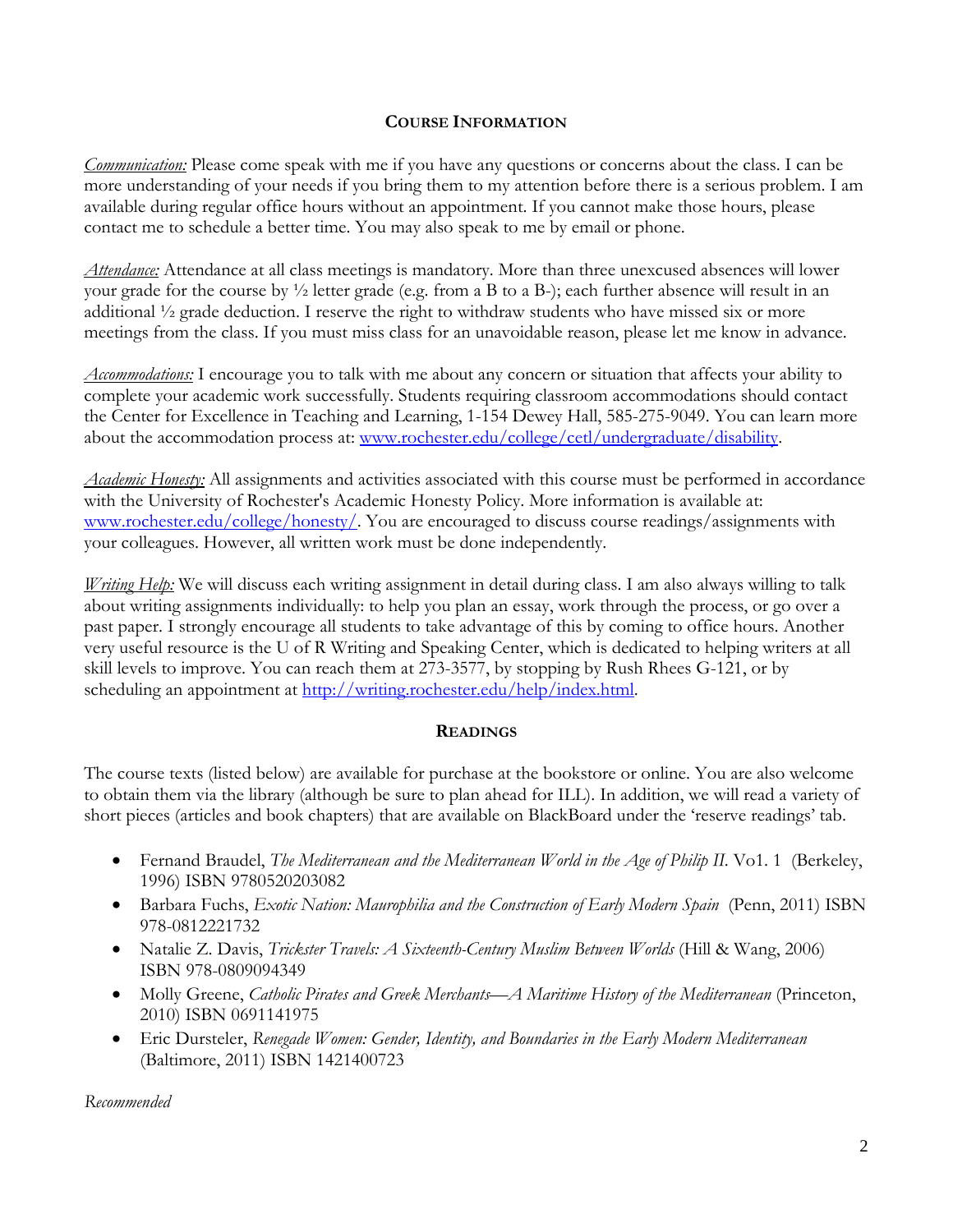Kate L. Turabian, *A Manual for Writers of Research Papers, Theses, and Dissertations*, 8<sup>th</sup> Edition (Chicago, 2013) ISBN 9780226816388

#### **ASSIGNMENTS**

**Writing:** In this course, you will write four briefs (1 page each), an analysis of a primary-source text ( $\sim$  5 pages), and a substantial research paper (~20-25 pages). Brief descriptions of these projects are below; more details will follow. All papers must be double-spaced in 12 point type, have 1 inch margins on all sides, and have page numbers. Make sure to proofread your papers yourself for grammatical and spelling errors. Don't rely on spell-check; it misses far too many common errors.

*Briefs*: These are concise and critical responses to the day's readings that explore issues, themes, or ideas that strike you as noteworthy for whatever reason. Each brief should develop an argument centered on a single concept from one of the readings (it is often more useful to consider a section or even a short passage than to try to address the entire text). You might also compare the reading for the day with other texts we've encountered or relate it to larger questions that have come up in our discussions. The purpose of this assignment is twofold. First, it is excellent practice for identifying relevant aspects of the reading, for writing concisely, and for developing coherent and focused written arguments. Second, your briefs should provide you with observations and questions that you can contribute to class discussion. **Since these are meant, in part, to stimulate discussion, I will not accept late briefs.** I'll circulate a schedule of staggered brief due dates soon.

*Primary source analysis*: Find a primary source (or more than one, if you like) that illuminates or contributes to your understanding of the Mediterranean in relation to any of the readings in the syllabus. It could be a sermon, pamphlet, royal proclamation, company charter, broadside, map, image, poem, work of literature, or nearly anything else. Find out what you can about the author (which might be a corporate author) and the intended audience(s). Was it a response to another text? Did anyone respond to your text? How did its context impact its presentation or content? What knowledge are its readers assumed to have? How might it problematize, clarify, and/or qualify what we've read as a group?

*Research paper:* The major written component of this course is a research paper on a topic chosen in consultation with me and based on a range of primary source materials. You have a good deal of leeway in this choice so long as it's feasible and connected in some way to questions of Mediterranean history. A couple of thoughts about this project: First, a convincing, well-crafted research paper does not emerge fully formed at the end of the semester. You must get an early start on locating and exploring the documents in order to build and analyze your evidence. Second, despite the popular image of historians as working alone in the archives, you'll need to draw upon others. I'm one resource. Alan Unsworth, the history research librarian, is another. You can contact him via the Reference Desk or by email/phone: aunsworth@library.rochester.edu/ 585-275-9298. Other people may be of assistance as well, depending on your topic.

To ensure that you'll be in a position to write the most effective paper possible, there are a number of waypoints during the semester. Some of these are informal and oral, some require a written component. I'll give further details about all of these as they get closer. In addition to what's listed below, we'll do a brief check-in most weeks in class.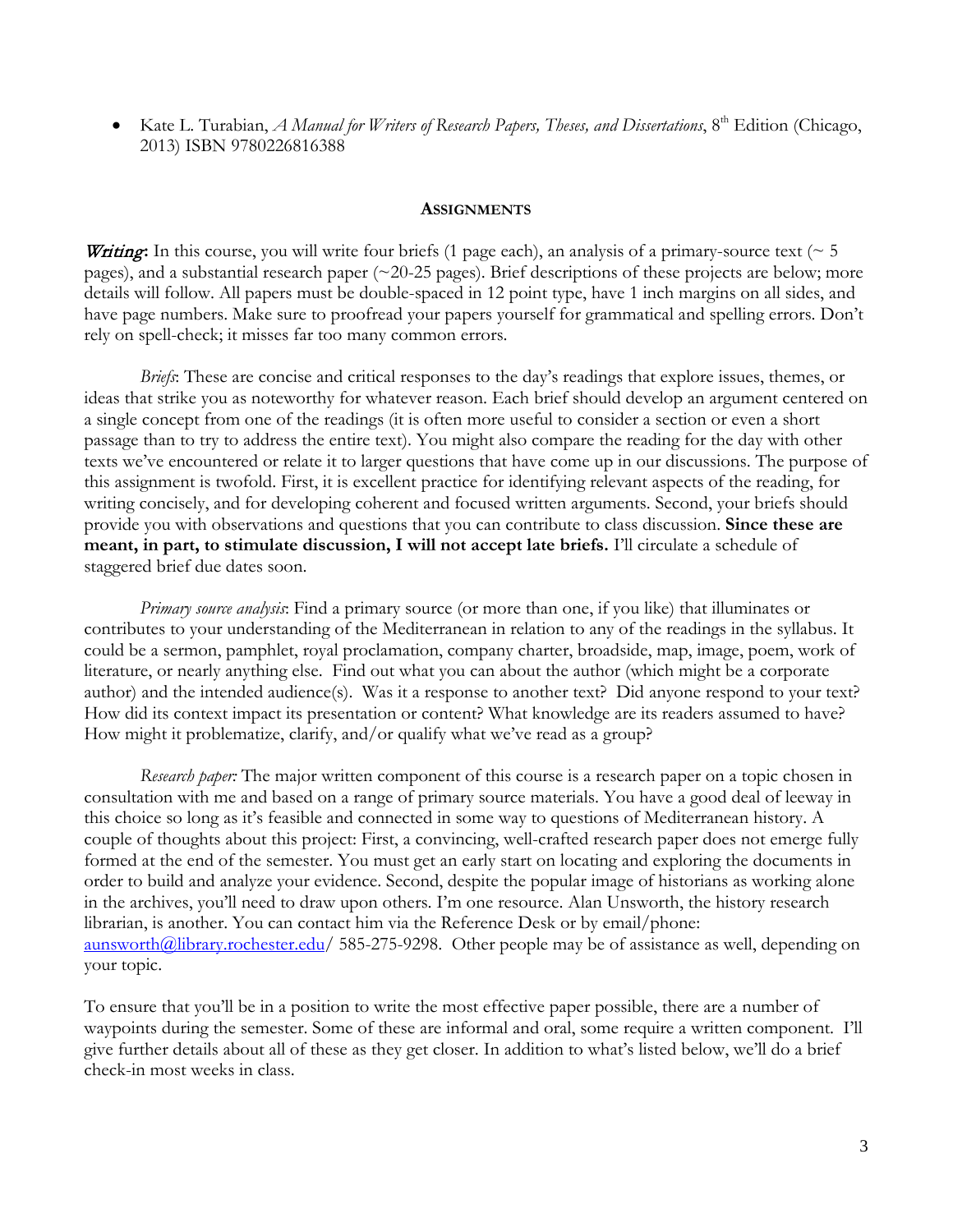- On **February 18**, you'll give a brief oral introduction to a source or a topic or a location of interest to you
- By **February 25**, you will meet with me to discuss possible paper topics.
- On **March 4**, you'll submit a 3-4 page proposal and annotated bibliography.
- On **April 15**, you'll submit a draft of your paper for peer and professor review
- On **April 22**, you'll submit a peer-review of another person's draft.
- On **April 29**, you'll give a presentation of your research findings in class.
- On **May 6**, your final paper is due.

Class Participation**:** This is a seminar, and a small one. If it is to be pleasant and productive, you must attend all class meetings and come having read the assigned texts and prepared to discuss them. Simple attendance is not enough; there is no such thing as passive participation. I expect and encourage a diversity of perspectives, as well as honest and respectful disagreement. If you are having difficulties speaking up in class, please come see me and we will develop some strategies together.

*Discussion leadership*: At least once during the course (but perhaps twice), you will be in charge of leading the class discussion. Doing this effectively requires careful preparation. In addition to reading the texts thoroughly and thoughtfully, you'll need to generate questions meant to both encourage discussion and lead the class toward an in-depth understanding of the text. You will also need to anticipate aspects of the reading that may be particularly challenging, confusing, or controversial. Don't ignore these—there's a good chance, in fact, that those will be the most interesting bits to discuss. You should plan on meeting with me a few days before you're scheduled to lead discussion so that we can discuss strategies to ensure a lively debate.

#### **GRADING**

| Participation and attendance:                                    | $30\%$                                                                                                   |
|------------------------------------------------------------------|----------------------------------------------------------------------------------------------------------|
| Discussion leadership:                                           | (included in participation)                                                                              |
| <b>Briefs</b>                                                    | 15% (3.75% each)                                                                                         |
| Primary source analysis:                                         | $10\%$                                                                                                   |
| Research project:                                                | 45%                                                                                                      |
|                                                                  | [oral intro (included in participation); proposal & annotated bibliography (5%); draft (5%); peer-review |
| $(5\%)$ ; research presentation $(5\%)$ ; final paper $(25\%)$ ] |                                                                                                          |

#### **SCHEDULE OF MEETINGS AND READINGS**

### **T – Jan. 21: Introductions**

### **T – Jan. 28: Mediterraneans**

- Peregrine Horden and Nicholas Purcell, *The Corrupting Sea: A Study of Mediterranean History* (Oxford, 2000), 7-25
- Adnan Husain. "Introduction: Approaching Islam and the Religious Cultures of the Medieval and Early Modern Mediterranean," in *A Faithful Sea*, 1-26.
- David Abulafia, "Mediterraneans." In *Re-thinking the Mediterranean*, 64-93.
- Peter Burke, "Did Europe Exist Before 1700?" *History of European Ideas* 1 (1980): 21-28.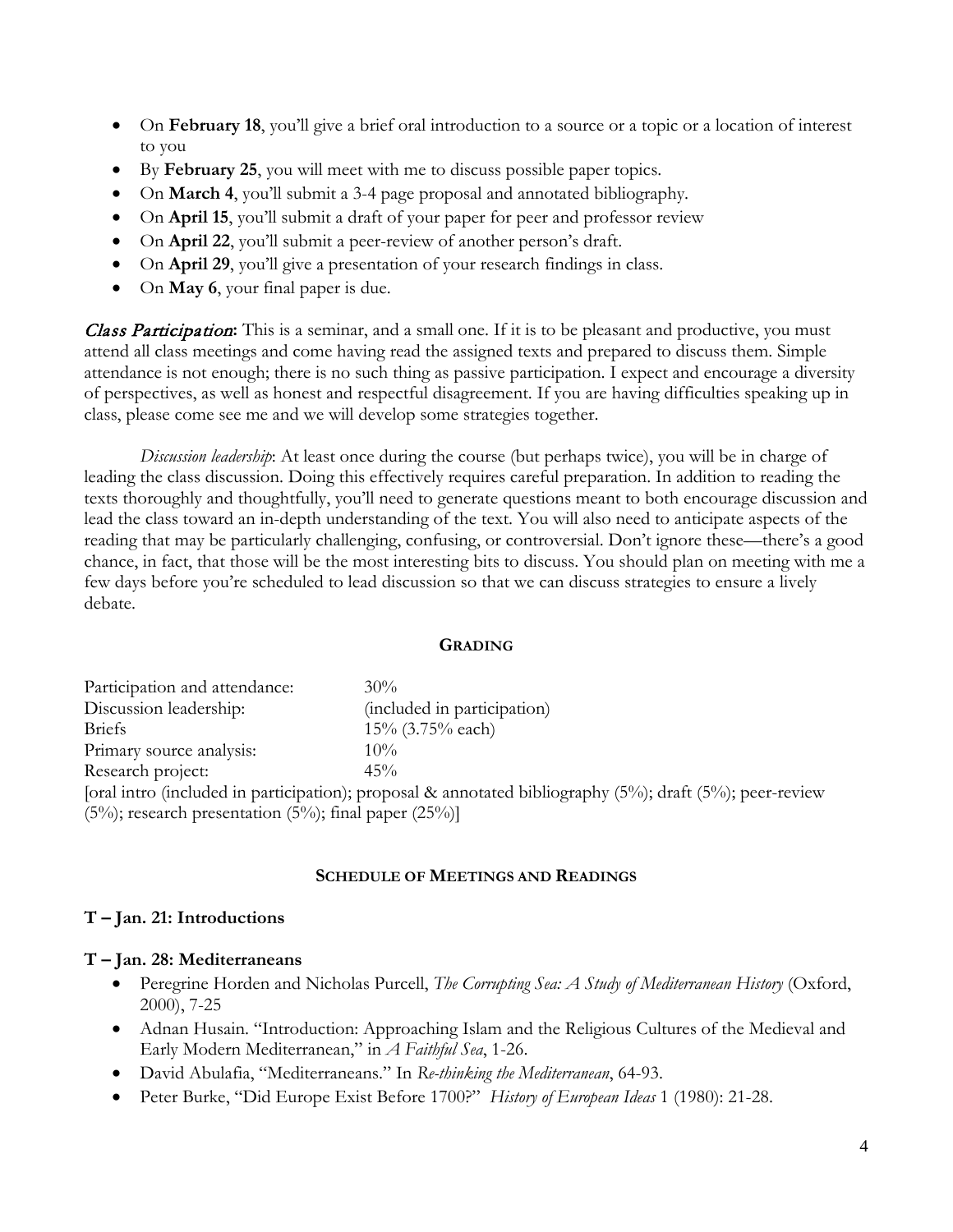### **T – Feb. 4: Mediterranean as a historical concept (Pirenne and Goitein)**

- Horden and Purcell, *The Corrupting Sea,* 26-50.
- Peter Brown, "'Mohammed and Charlemagne' by Henri Pirenne." *Daedalus* 103 (1974): 25-33.
- S. D. Goitein, "The Unity of the Mediterranean World in the "Middle" Middle Ages." *Studia Islamica*  12 (1960): 29-42.
- Paolo Squatriti, "Mohammed, the Early Medieval Mediterranean, and Charlemagne," *Early Medieval Europe* 11 (2002): 263-279.

# **T – Feb. 11: Mediterranean as a historical concept (Braudel)**

- Fernand Braudel, *The Mediterranean and the Mediterranean World in the Age of Philip II*. Vo1. 1 (New York, 1970)
- Anthony Molho, "Like Ships Passing in the Dark: Reflections on the Reception of *La Mediterranee* in the U.S." *Review (Fernand Braudel Center)* 24 (2001): 139-62.

### **T – Feb. 18: Mediterraneanisms and Anti-Mediterraneanisms**

- Jane Schneider, "Of Vigilance and Virgins: Honour, Shame and Access to Resources in Mediterranean Societies." *Ethnology* 9 (1971): 1-24.
- Jeremy Boissevain, "Towards a Social Anthropology of the Mediterranean," *Current Anthropology* 20 (1979): 81-93.
- David D. Gilmore, "Anthropology of the Mediterranean Area," *Annual Review of Anthropology* 11 (1982): 175-205.
- Michael Herzfeld, "The Horns of the Mediterraneanist Dilemma." *American Ethnologist* 11 (1984): 439-54.
- João de Pina-Cabral, "The Mediterranean as a Category of Regional Comparison: A Critical View," *Current Anthropology* 30 (1989): 399-406.
- Horden and Purcell, *The Corrupting Sea,* 485-523.

### **T – Feb. 25: New understandings of the Mediterranean**

- Nicholas Purcell, "The Boundless Sea of Unlikeness? On Defining the Mediterranean." *Mediterranean Historical Review* 18 (2003): 9-29.
- Gadi Algazi, "Diversity Rules." *Mediterranean Historical Review* 20 (2005): 227-45.
- Michael Herzfeld, "Practical Mediterraneanism: Excuses for Everything, From Epistemology to Eating." In *Rethinking the Mediterranean*, pp. 45-63.
- Peregrine Horden and Nicholas Purcell. 2006. "The Mediterranean and 'the New Thalassology'." *The American Historical Review* 111 (2006): 722-40.
- Dionigi Albera, "Anthropology of the Mediterranean: Between Crisis and Renewal." *History and Anthropology* 17 (2006): 109-34

# **T – Mar 4: Borrowings**

• Barbara Fuchs, *Exotic Nation: Maurophilia and the Construction of Early Modern Spain* (Penn, 2011)

# **T – Mar. 11: Spring Break (no class)**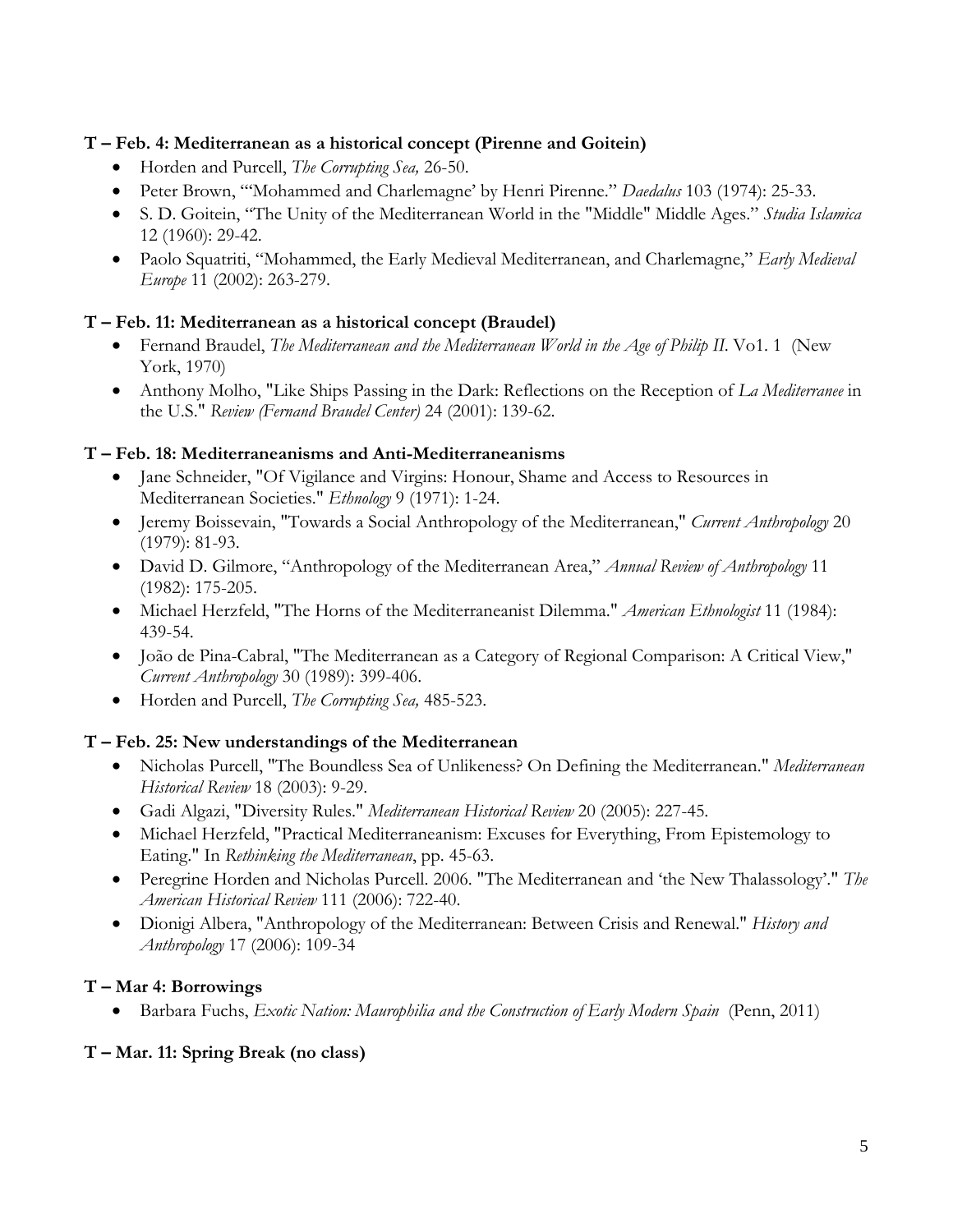### **T – Mar. 18: The 'Northern Invasion'**

- Andrew C. Hess, "The Battle of Lepanto and Its Place in Mediterranean History," *Past and Present* 57 (1972): 53-73.
- Molly Greene, *A Shared World* (Princeton, 2000), 3-13.
- Molly Greene, "Beyond the Northern Invasion: The Mediterranean in the Seventeenth Century." *Past and Present* 174 (2002): 42-71.
- Colin Heywood, "The English in the Mediterranean, 1600-1630: A Post-Braudelian Perspective on the 'Northern Invasion'," in *Trade and Cultural Exchange in the Early Modern Mediterranean*, ed. Maria Fusaro, Colin Heywood, and Mohamed-Salah Omri (London, 2010), pp. 23-44.

# **T – Mar. 25: Crossings (I)**

• Natalie Z. Davis, *Trickster Travels: A Sixteenth-Century Muslim Between Worlds* (Hill & Wang, 2006)

# **T – Apr. 1: Piracy**

- Molly Greene *Catholic Pirates and Greek Merchants—A Maritime History of the Mediterranean* (Princeton, 2010)
- Gürkan, Emrah Safa. "The Centre and the Frontier: Ottoman Cooperation with the North African corsairs in the Sixteenth Century." *Turkish Historical Review* 1 (2010): 125-163.

### **T – Apr. 8: Crossings (II)**

- Eric Dursteler, *Renegade Women: Gender, Identity, and Boundaries in the Early Modern Mediterranean* (Johns Hopkins, 2011)
- Ariel Salzmann, "A Travelogue Manqué? The Accidental Itinerary of a Maltese Priest in the Seventeenth-Century Mediterranean," in *A Faithful Sea*, 149-72.

# **T – Apr. 15: writing time (no class)**

### **T – Apr. 22: writing time (no class)**

### **T – Apr. 29: Research Presentations**